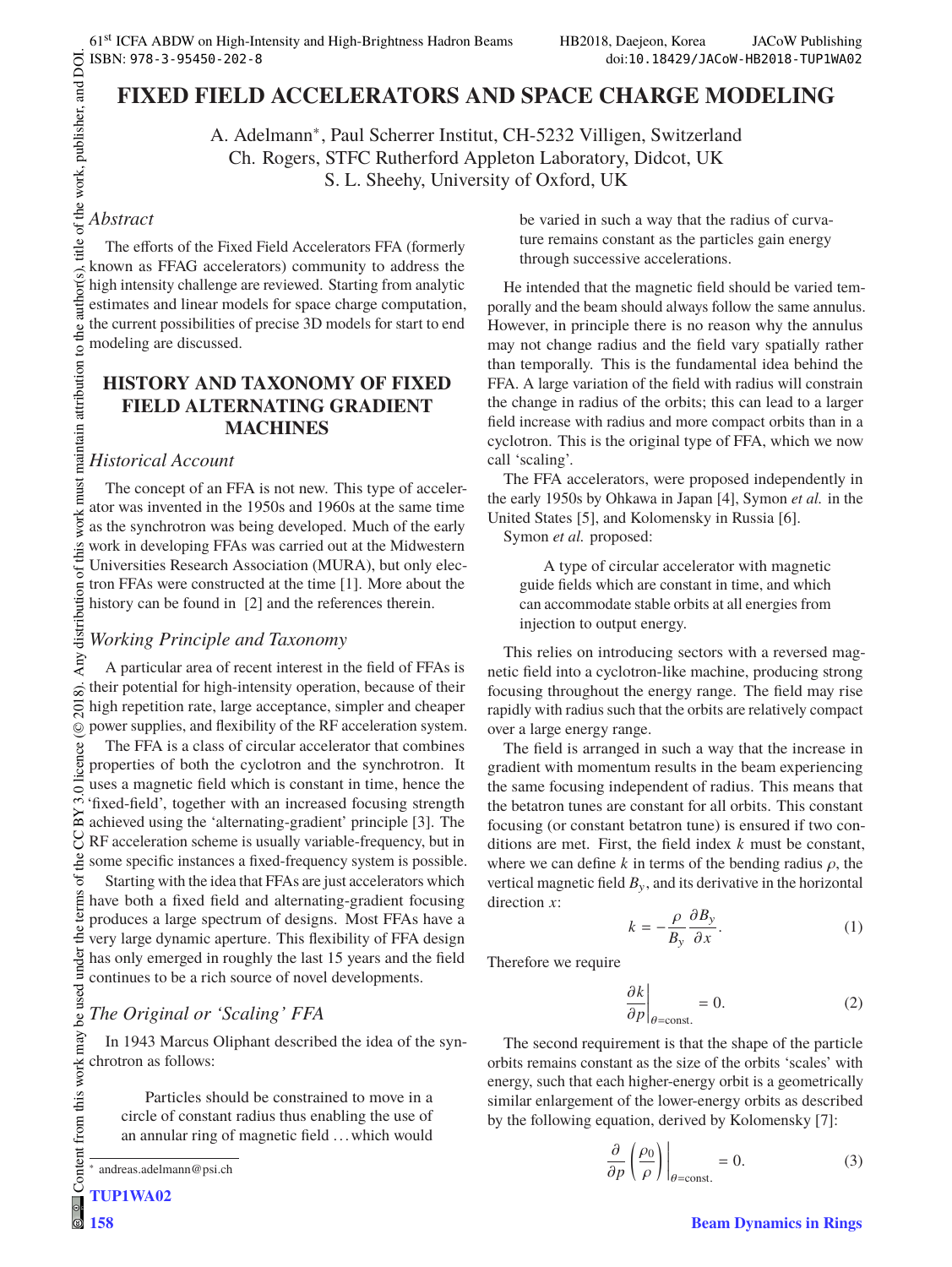If the field meets these two conditions, the FFA is referred to as being of the 'scaling' variety.

To satisfy these requirements, we use a magnetic field that increases with radius. The particular shape of the field is given by the  $r^k$  law with a reference radius  $r_0$ , where the field increase is characterised by the field index, *k*:

$$
B_{y} = B_0 \left(\frac{r}{r_0}\right)^k.
$$
 (4)

For details, illustrations and other types such as the spiral FFA we refer to [8].

In terms of beam dynamics, it is useful to compare the scaling FFA with a synchrotron. Modern synchrotrons employ the principle of alternating-gradient or 'strong' focusing [9,10], in which alternating focusing and defocusing magnets lead to much stronger focusing forces in the transverse plane than in constant-gradient weak-focusing synchrotrons. This alternating-gradient focusing is also employed in the FFA. The transverse beam dynamics in the FFA is therefore much the same as in the synchrotron, at least for a single orbit or energy, in the sense that we may discuss beta functions, dispersion, and so forth. The difference is that in this case the field is highly nonlinear and these transverse optics functions may vary with radius.

### *The Non-scaling FFA*

The non-scaling FFA allows the strict scaling laws applied in the original scaling FFA to be relaxed. The idea of violating the strict scaling law of the FFA occurred to Kent Terwilliger and Lawrence W. Jones in the 1950s [11], but such a machine was never pursued. Two of the main disadvantages of the original FFA are the highly nonlinear magnetic field required and the large aperture of the magnets and RF arising from the shift of the orbit with energy, which can be up to the order of 0.5–1.0 m. The non-scaling FFA arose from the question "what if we violate the scaling law?" Or, more specifically, "What if we take a line tangent to the scaling law, such that the field is linear with radius?" This radical idea led to the linear non-scaling FFA and was proposed in the 1990s [12].

**Linear non-scaling FFA** The linear non-scaling FFA is so called because it uses only up to linear focusing elements, that is, quadrupole and dipole fields. When only quadrupoles and no higher-order multipoles are used for focusing, the beam shifts outward with acceleration because of dispersion and is subject to a reduced level of focusing. This is really like considering a synchrotron where we do not ramp the magnets with time. In the scaling FFA, this is avoided by varying the gradient with the momentum and by making the beam pipe wider to allow for the orbits moving. But in the linear non-scaling FFA the scaling law is ignored, which allows the gradient to be increased and the the dispersion function to be reduced reduce even further to reduce the shift of the orbit with momentum. To achieve this, a linear non-scaling FFA lattice may use normal bending with a defocusing 'D' quadrupole and reverse bending

with a focusing 'F' quadrupole, and may (or may not, depublisher, pending on the design) change at high momentum to use the 'D' quadrupole for reverse bending and the 'F' for normal bending, as described in Ref. [13].

One must then ask what happens to the beam dynamics in such an accelerator. One consequence is that the orbits no longer 'scale', so they are no longer geometrically similar at different energies. The orbits can be made much more compact than in the scaling FFA. However, the most dramatic difference is that the betatron tunes are no longer constant with energy. Betatron tunes are usually designed to be kept constant in order to avoid the effects of resonances. In the linear non-scaling FFA, they vary dramatically throughout the acceleration cycle, crossing not just high-order betatron resonances but also integer resonances.

In theory, if the acceleration is fast enough, the beam may be able to cross betatron resonances before they have time to build up, and therefore any amplitude growth effects may be mitigated. How fast this crossing needs to be depends on imperfections and alignment errors in the machine, and clearly necessitates a fast acceleration rate. In fact, the linear non-scaling FFA was proposed in the context of muon acceleration, where very fast acceleration before the muons decay is an absolute requirement. The many questions surrounding the dynamics of such a machine led to the construction of the first non-scaling FFA accelerator, known as EMMA [14].

# **FORWARD LOOKING PROJECTS IN THE**

At the high intensity frontier, the KURRI collaboration is pursuing an attempt to understand high intensity effects, with dedicated experiments and modelling efforts. The accelerator complex has been operated for ADSR experiments connecting the 100 MeV proton beam line with the research reactor facility. Upgrade plans to higher energies (300 - 500 MeV) includes a new FFA ring which adopts continuous  $\overline{3.0}$ acceleration with fixed frequency (serpentine acceleration). These higher energy beams can also be used for neutron or muon production experiments as well as ADSR studies. On the modelling front, extensive single particle studies, with a variety of codes, have being conducted [15], in order to validate the models. This code comparison, for example, includes tune computation as shown in Figure 1.

Other ambitious projects have been proposed beyond 1 MW of beam power, for example the MERIT proposal of Mori et al. [16] and the innovative design of S. Machida of an *Scaling Fixed-Field Alternating-Gradient Accelerators with Reverse Bend and Spiral Edge Angle* [17]. The latter is actively pursued as a possible replacement of the ISIS facility in the United Kingdom.

In circular accelerators, candidates for emittance growth are the half-integer stop-band that can perturb the beam envelope function, the Montague resonance, and the sum resonance induced by the random skew-quadrupole field.

Content from this work may be used under the terms of the CC BY 3.0 licence ( $@$ 

 $used$ 

work may be

this  $\overline{ }$ from lent  $\overline{\text{Cont}}$ 

Ê

terms of

.<br>ط mder

©

2018). Any distribution of this work must maintain attribution to the author(s), title of the work, publisher, and DOI.

attribution

ia<br>B must<sub>1</sub>

work this ion of Jut distri Àщ  $\frac{8}{2}$ . Ξ

ğ Бug

work,

J itle

the author(s).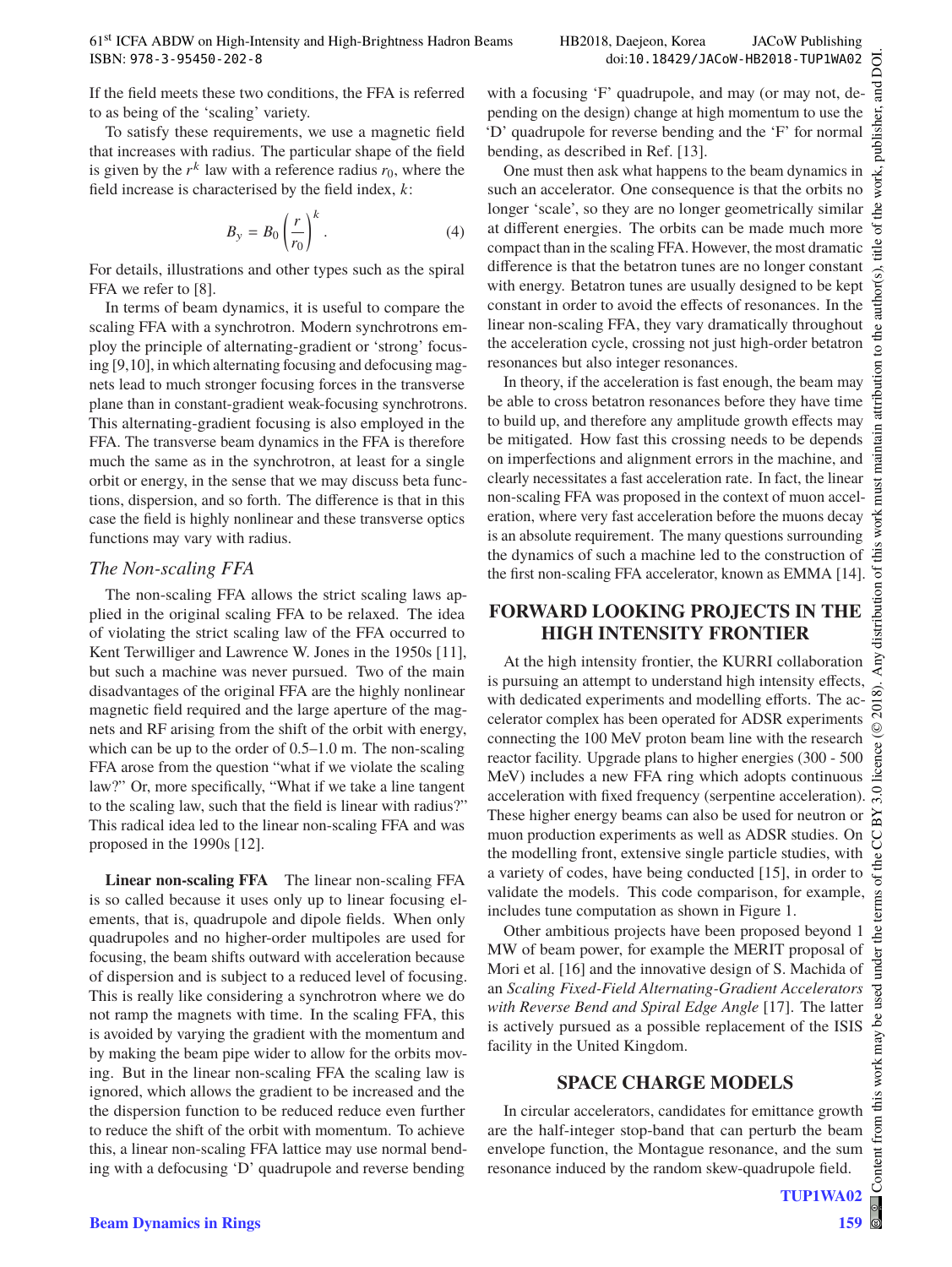

Figure 1: Betatron tune from 11 to 139 MeV of the 150 MeV FFA at KURRI, [15]

must maintain attribution to the author(s), title of the work, publisher, and DOI In particular, the betatron tunes of non-scaling FFA accelerators may cross many resonances during the beam acceleration. There are a few studies on the effects of resonance crossing in the FFA, which examine only non-systematic resonances, that are in principle correctable [18].

© 2018). Any distribution of this work must maintain attribution to the author(s), title of the work, publisher, and DOI.  $\Box$ Any distribution of this work As shown in [19, 20] systematic nonlinear space-charge resonances may cause substantial emittance growth in nonscaling FFA accelerators. To avoid systematic nonlinear space-charge resonances, the phase advance of each nonscaling FFA cell must avoid  $\pi/2$  and  $\pi/3$ .

Lee [19] used 24 FODO cells separated by dipoles. The 4D particle tracking algorithm uses linear maps  $M_{1/2}$  for half of the FODO cell, followed by a space-charge kick  $M_{\rm sc}$ . The same action is the applied at the end of the cell. The *M*sc is calculated from a Gaussian charge distribution. licence  $(\circledcirc 2018)$ 

Using multi-particle numerical simulations, Lee et al. em- $3.0$ pirically obtain a minimum tune ramp rate vs the systematic ΒY 4th order space-charge resonance strength.

g The emittance growth factor, EGF, is defined as the ratio of final emittance to the initial emittance and, can be expressed as

$$
EGF = \exp \frac{\lambda 2\pi g^2}{d\nu/dn},\tag{5}
$$

where g is the stop-band width, *<sup>d</sup>*ν/*dn* is the tune-ramp rate, and  $\lambda$  is a constant.

Content from this work may be used under the terms of the CC BY 3.0 licence ( $@$ used The emittance growth obeys a simple scaling property when the betatron tunes cross the linear half-integer and je sum resonances. This limits the betatron tune range and  $max$ the momentum acceptance for non-scaling FFA accelerators. work The EGF is found to obey scaling properties in the linear space-charge tune shift parameter, the tune ramping rate, and stop-band withs of random quadrupole and skew-quadrupole errors.

Basically all theory and single particle models, developed for synchrotrons or cyclotrons and coasting beam analysis including reduced order space charge models can be applied for FFAs as well.

### **SPACE CHARGE CODES SPACE CHARGE CODES**

### *COSY INFINITY*

The Fast Multipole Method (FMM) is used in COSY IN-FINITY, that allows the computation of space charge effects of arbitrary and large distributions of particles in an efficient and accurate way. The method relies on an automatic multigrid-based decomposition of charges in near and far regions and the use of high-order differential algebra methods to obtain decompositions of far fields that lead to an error that scales with a high power of the order. Given an ensemble of N particles, the method allows the computation of the self-fields of all particles on each other with a computational expense that scales as O(N). Rigorous estimates are obtained using remainder-enhanced DA methods. All highorder multipoles of the space charge fields are also available, necessarily for the computation of high-order transfer maps and all resulting aberrations. Some FFA modelling is ongoing but not yet published.

# ZGOUBI

ZGOUBI is a single particle tracking code that solves the non-linear equation of motion using truncated Taylor expansions of the field and its derivatives up to the 5th order. Recent FFA space-space charge works including algorithmic improvements to ZGOUBI is covered in [21], in greater detail.

A frozen space charge model is employed on top of the ZGOUBI model. The assupmtion is, that the analytic expression of the particle distribution remains the same, so that the analytical solution of the self-induced electric fields does not change. For instance, if we employ a KV beam model, then the problem reduces to calculating the edge radii  $r<sub>x</sub>$ and  $r<sub>y</sub>$  of the beam elliptical cross section. Besides, if we cut the magnet into *m* thin slices, one may assume that the beam radii do not change much within each slice and the error scales as 1/*m*.

In Figure 2 the influence of space charge is studied on a coasting beam at 2 different energies.

### OPAL

The Lorentz-Force equation is integrated in time using various integration schemes, as described in [22]. Space charge effects are included in the simulation by specifying an appropriate field solver. By default OPAL does not assume any symmetry i.e. is full 3D. The space charge forces are calculated by solving the 3D Poisson equation with various boundary conditions using a standard or integrated Green's function method, or grid based methods, such as a semi unstructured finite difference scheme [23] or (in the near future) a full adaptive mesh refinement scheme. The image charge effects of the conducting cathode are also included using a shifted Green's function method, or Robin boundary conditions can be applied in the case of the finite difference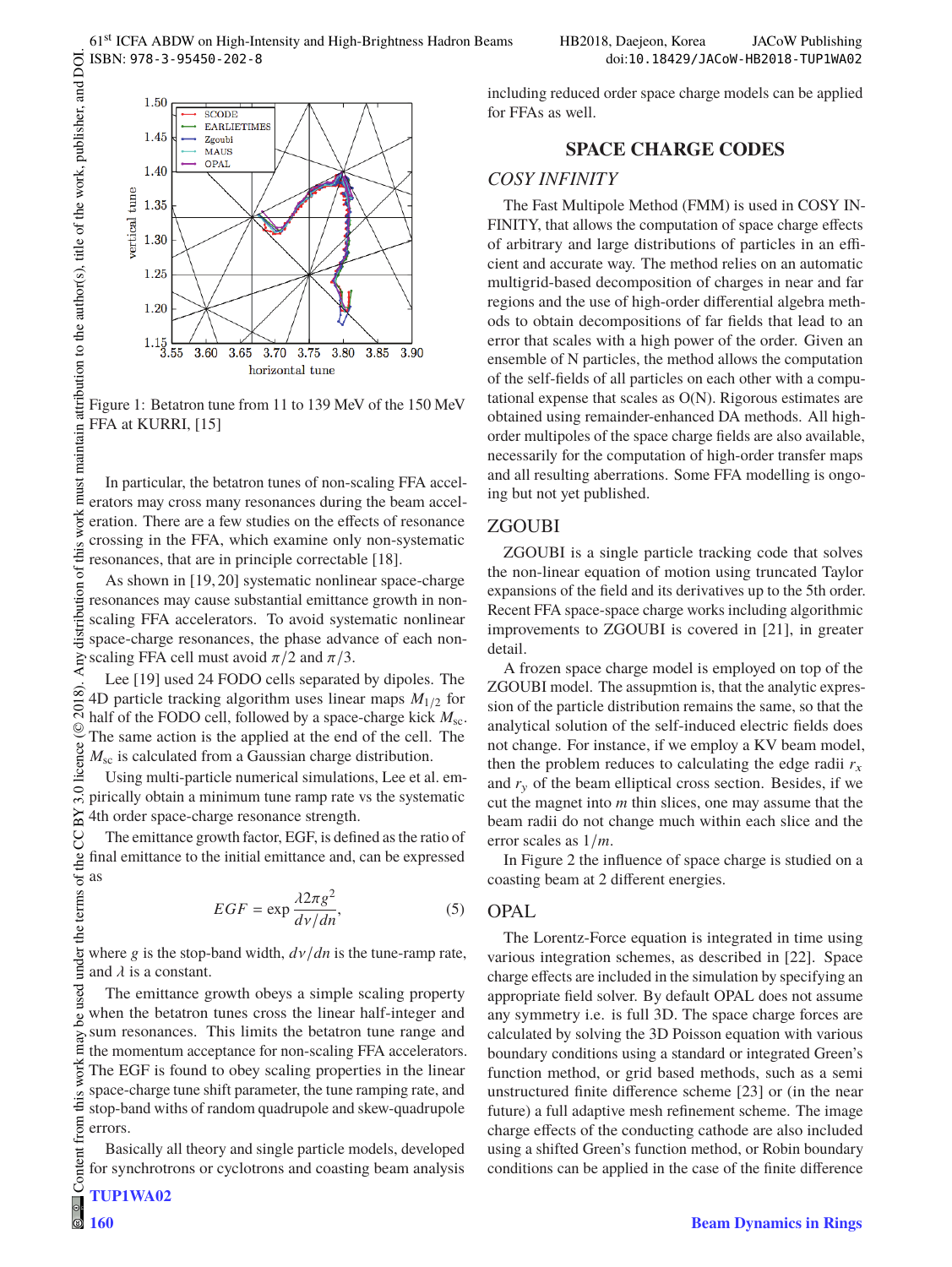

Figure 2: KURRI scaling FFA:  $kF = kD = 7.6$ , assuming a Gaussian beam distribution equivalent to the KV beam. Space charge tune shift, calculated with a 2D frozen space charge mode, at 11, 47 and 98 MeV [15].

schemes. If more than one Lorentz frame is defined, the total space charge forces are then the summation of contributions from all Lorentz frames, i.e. beams with large energy spread can be modelled.

In order to adequately model FFAs and synchrotrons, a flexible rf-program can be defined by means of a time dependent polynomial, given to each rf-element if necessary.

In order to be able to track trough general rings, a *RingDefinition* element was introduced. This new element contains the main characteristics of a generalised ring, such as harmonic number together with the position of initial (ideal) elements and the position of the reference trajectory. This element can be used in combination with *SBEND3D*, missalignments and and variable rf-cavity elements to make up a complete and realistic ring covering FFAs and synchrotrons.

First results for the very novel type of FFA [17] is available, as shown in Figure 3.



Figure 3: Example of a 12 cell DF spiral type FFA based on [17]. Only 1/4 of the machine is shown.

A last but very interesting feature of OPAL is the ability to search for matched distributions including linear space

charge. This feature allows to search for very well defined initial conditions, such that the second order moments  $\Sigma$ of the distribution obey the condition:  $\Sigma^f = \Sigma^i$ , where *i* denotes initial and *f* final. The condition is found exactly one turn [24].

While scaling laws and reduced order models are of utmost importance in the design of every accelerator, when it comes to high intensity this is not enough. High intensity machines such as SNS or the PSI Cyclotrons are limited by losses mainly caused by halo i.e. particles outside of 4 (5) standard deviations of the particle distribution. Estimation and minimisation of halo is the domain of large scale particle tracking with full 3D space charge. On top of these precise models, the full acceleration cycle has to be covered.

### **ACKNOWLEDGEMENTS**

The authors would like to thank members of the FFA community who have contributed valuable references, images, and discussions. In particular, we would like to thank Dr M. Haj Tahar for comments and material.

### **REFERENCES**

- **REFERENCES** [1] L. Jones, F. Mills, A. Sessler, K. Symon, and D. Young, *Innovation Was Not Enough*. Singapore: World Scientific, 2009.
- [2] S. L. Sheehy, arXiv:1604.05221v1, 2016
- [3] E. Courant and H. Snyder, *Ann. Phys. (N. Y.)*, vol. 3, no. 1, p. 1, 1958, http://dx.doi.org/10.1016/0003-4916(58) 90012-5
- [4] T. Ohkawa, *Proc. Annual Meeting of JPS*, 1953.
- [5] K. R. Symon, D. W. Kerst, L. W. Jones, L. J. Laslett, and K. M. Terwilliger, *Phys. Rev.*, vol. 103, no, 6, p. 1837, 1956, http://dx.doi.org/10.1103/PhysRev.103.1837
- [6] A. A. Kolomensky, *Journal of Experimental and Theoretical Physics (ZhETF)*, vol. 33, p. 298, 1957.
- [7] A. A. Kolomensky and A. N. Lebedev, *Theory of Cyclic Accelerators Vol. 1*, Amsterdam, Netherands: North-Holland, 1966.
- [8] S. L. Sheehy *et al.*, arxiv.org/abs/1310.3588
- [9] E. D. Courant, M. S. Livingston, and H. S. Snyder, *Phys. Rev.*, vol. 88, no. 5, p. 1190, 1952, http://dx.doi.org/ 10.1103/PhysRev.88.1190
- [10] E.D. Courant and H.S. Snyder, *Ann. Phys.*, vol. 3, no. 1, pp. 1-48, 1958, http://dx.doi.org/10.1016/ 0003-4916(58)90012-5
- [11] L.W. Jones, "Kent M. Terwilliger, Graduate school at Berkeley and early years at Michigan, 1949–1959", 1989, *Kent M. Terwilliger Memorial Symposium, Conf. Proc.*, vol. 237, 1991, p. 1.
- [12] C. Johnstone, W. Wan, and A. Garren, "Fixed field circular accelerator designs", in *Proc. Particle Accelerator Conference*, New York, NY, USA, 1999, p. 3069, http: //dx.doi.org/10.1109/pac.1999.792155

**161**